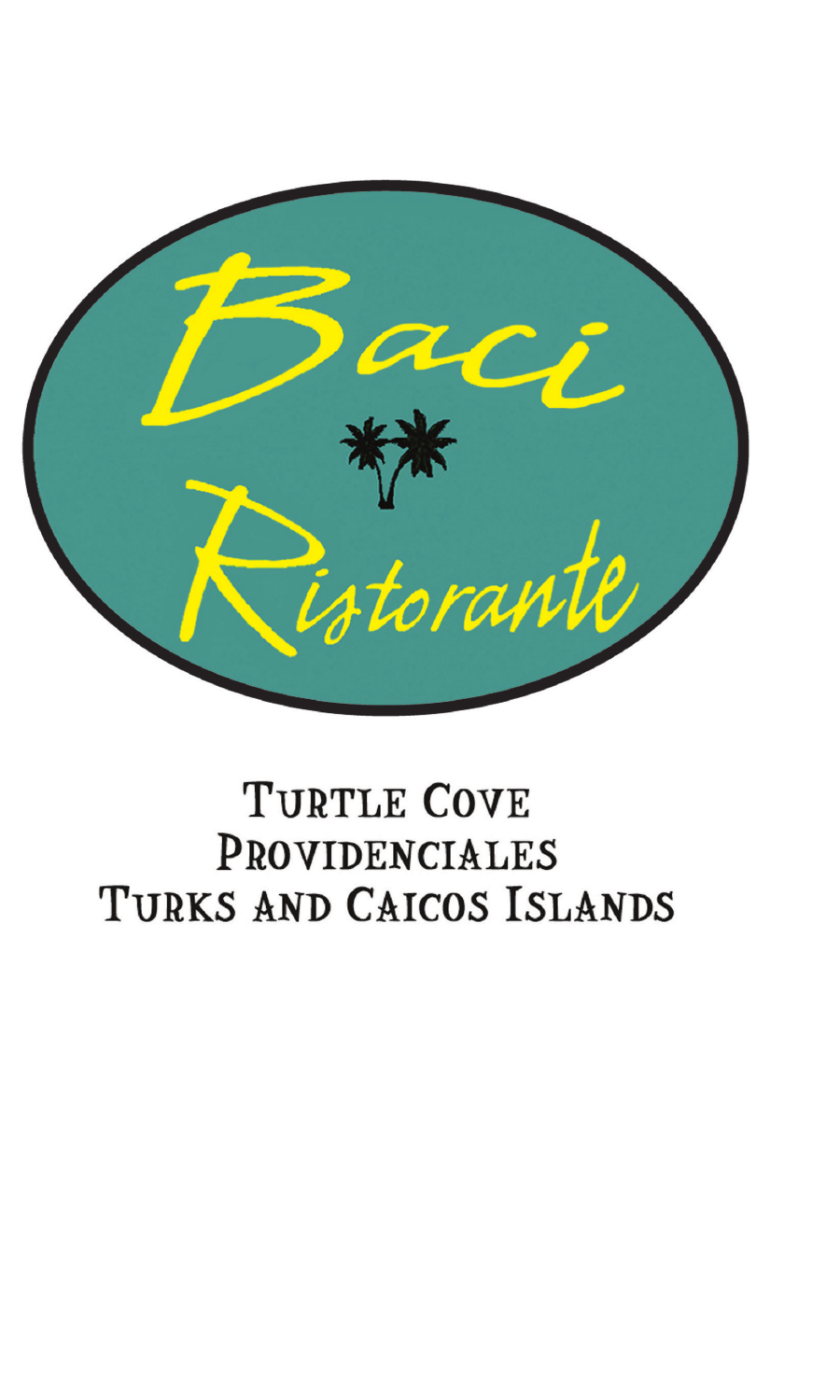### ANTIPASTI

### Zuppa del Giorno

*Daily homemade soup 9.95*

Insalata Barbabietole Tiepido

*Warm roasted beet and goat cheese salad with toasted almonds*

Gamberoni alla Diavola

*13.95*

*Shrimps in a spicy tomato herb sauce*

*13.95*

### Insalata Mista

*Mixed greens in our house made Italian dressing*

*10.95*

### **Bruschetta**

*Garlic toasts topped with a mix of fresh tomato, fresh basil, olive oil and herbs*

*9.95*

#### Gamberoni con Salsa di Burro All'aglio

*Shrimps in a garlic butter white wine sauce*

*13.95*

#### Insalata alla Cesare

*Fresh cut romaine in rich homemade dressing with croutons*

*11.95*

### Insalata Caprese

*Tomatoes, fresh mozzarella and basil with olive oil, balsamic and pesto*

*13.95*

### Lumache con Salsa di Burro All'aglio

*Snails in a garlic butter white wine sauce*

*11.95*

## PASTA

### Fettucine Alfredo

*Creamy parmesan sauce with your choice of Julienne of ham 19.95 Chicken Shrimps 23.95 26.95*

### Mezzi Rigatoni Florio

*Small rigatoni pasta in Marsala cream sauce with chicken, mushroom and caramalized onions*

*25.95*

### Penne al Calabria

*Penne pasta in traditional tomato based spicy pork and sausage ragu*

*22.95*

### Ravioli di Funghi Portobello

*Portobello filled raviolis baked in tomato cream sauce with mozzarella cheese*

### Penne alla Vodka con Pollo

*Penne pasta in tomato cream vodka sauce with strips of seasoned grilled chicken breast*

### *23.95*

### Spaghetti con Polpette

*veal and pork meatballs in a rich tomato sauce*

*22.95*

### Lasagna alla Bolognese

*Homemade meat and cheese lasagna*

*Spaghetti with homemade beef,* 

*24.95*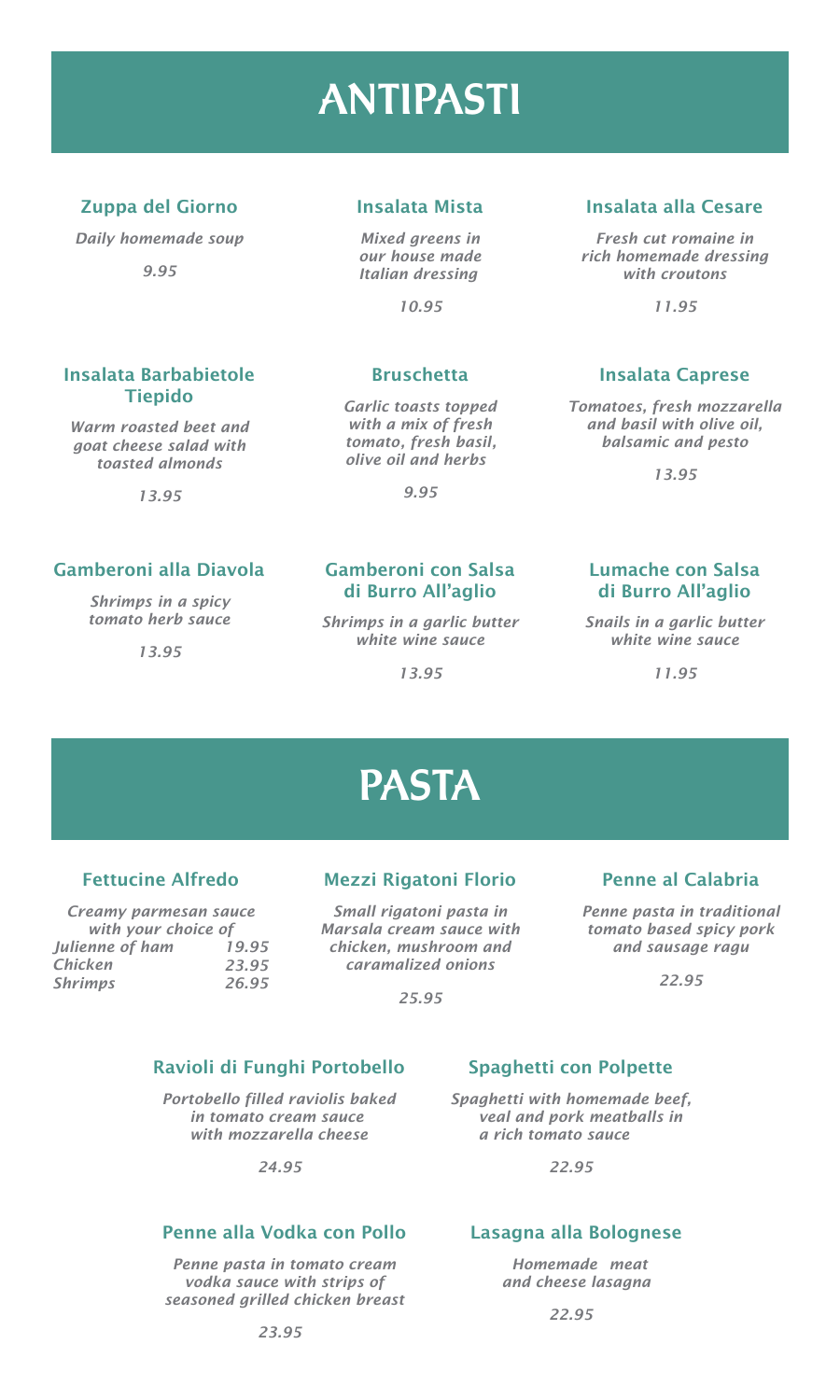### VITELLO

### Scaloppine Limone con Porri e Capperi

*Veal in a delicate lemon butter sauce with leeks and capers*

*34.95*

### Vitella Marsala

*Veal scaloppine in Marsala wine mushroom sauce*

*34.95*

### Vitella con Peperoni Arrostiti e Oliva

*Breaded veal cutlet, tomato sauce, roasted sweet peppers and kalamata olives*

*32.95*

### Vitella alla Parmigiana

*Breaded veal cutlet baked with tomato sauce and mozzarella cheese*

*30.95*

### CARNE, POLLO e PESCE

### Petto di Pollo Parmigiana

*Breaded chicken breast baked with tomato sauce and mozzarella cheese*

*27.95*

### Petto di Pollo "San Remo"

*Boneless chicken breast topped with a spinach cream sauce, mozzarella cheese, and baked*

*30.95*

### Bistecca "Delmonico"

*Seasoned and grilled 12 oz boneless angus ribeye*

*39.95*

*Side Mushroom Sauce 4.95 Side Peppercorn Sauce 4.95*

### Pollo alla Ricotta al Forno

*Baked boneless chicken breast. Light tomato sauce, topped with a Ricotta parmesan blend and bread crumbs.*

*29.95*

### Lombata di Agnello

*Seasoned and grilled lamb loin, red wine and rosemary sauce*

*36.95*

### Pesce del Giorno

*Fresh Fish of the day*

A government tax of 12% is imposed on all food and beverage items.

Gratuity/Service charge is not included, except in the case of 6 or more guests per party, where a nominal 15% service charge will be included in your total.

> BACI RISTORANTE TURTLE COVE PROVIDENCIALES, TURKS & CAICOS ISLANDS